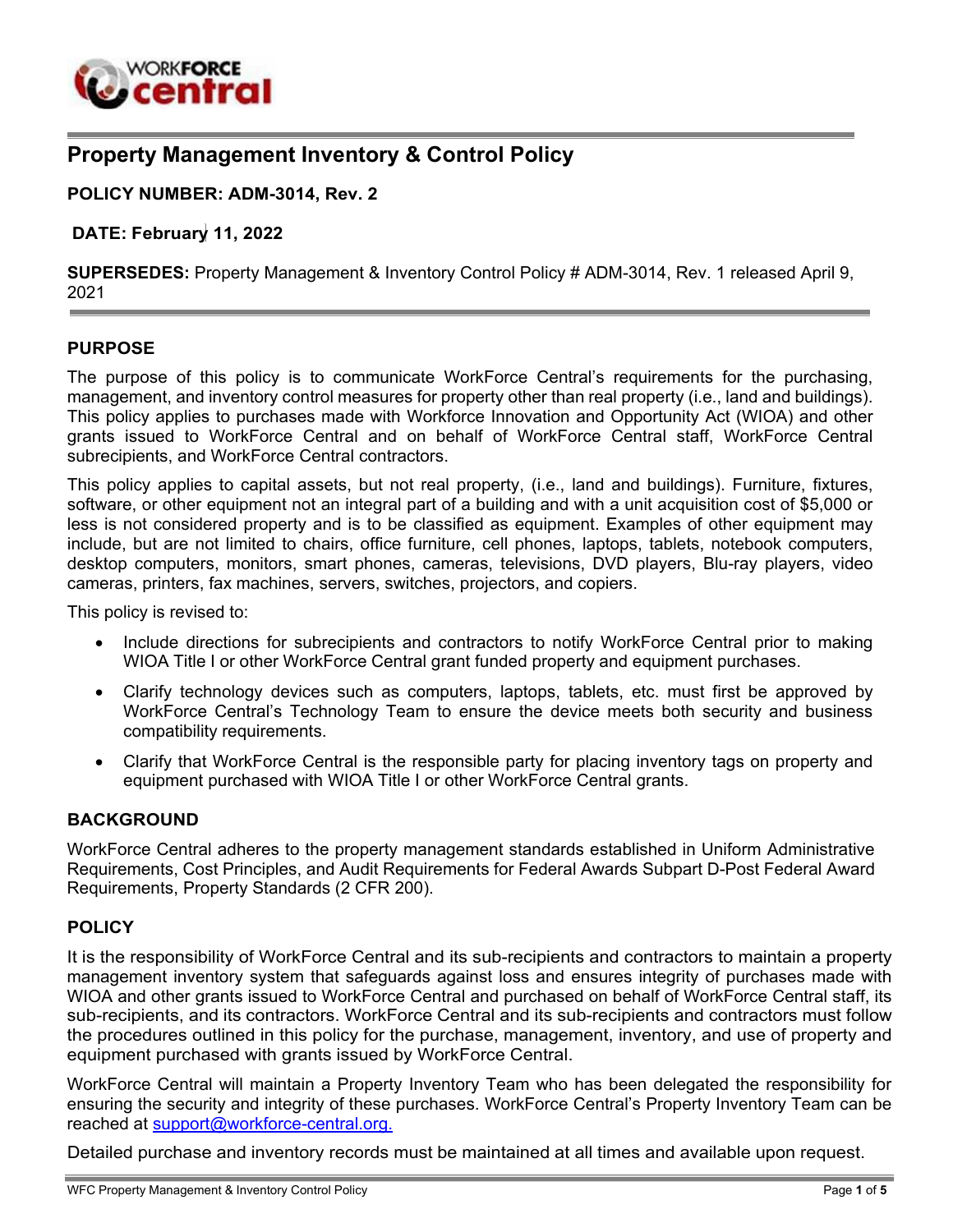## **PROCEDURES**

The following procedures must be adhered to for purchases made by WorkForce Central on behalf of WorkForce Central staff, it's subrecipients and its contractors.

## **Prior to Purchase**

Subrecipients and contractors must notify their WorkForce Central contract manager prior to making an equipment purchase. The notification must include:

- Type of property or equipment to be purchased.
- Purpose of the property or equipment.
- Staff assigned to the property or equipment.
- Location where property or equipment will be used.
- Percentage of time the property or equipment will be used by the WIOA Title I or other WorkForce Central grants.

The WorkForce Central contract manager will notify the subrecipient or contractor of the allowability of the purchase.

If technology devices such as computers, laptops, tablets, etc. are to be purchased, WorkForce Central's Technology Team must first ensure the device is compatible with security standards and business needs. For example, computers, laptops, tablets, etc. must be a business edition; home edition technology devices will not be authorized.

### **Notification**

Subrecipients and contractors must notify the WorkForce Central Property Inventory Team on the following occasions:

- Upon arrival of the new property or equipment. The following information must be provided:
	- o Date item received.
	- o Copy of purchase invoice/receipt.
	- o Inventory requirements listed below.
- When status changes to the property and equipment occur, including but not limited to:
	- o Change of primary location.
	- o Change in assigned staff.
	- o Equipment is no longer needed.
	- o Item no longer functions properly/is broken.
	- o Property identified as missing from their inventory records.
	- o Missing, damaged, or stolen items.
	- o When an item is ready for surplus.
	- At contract termination at which time property and equipment must be returned.

### **Inventory**

Inventory must be easy to locate, properly tagged, and in good condition at all times.

WorkForce Central's subrecipients and contractors must maintain their own inventory logs of property purchased with funds issued by WorkForce Central. WorkForce Central's Property Inventory Team will also maintain separate inventory records for WorkForce Central, its sub-recipients and contractors. WorkForce Central will furnish each sub-recipient and contactor with a copy of their inventory records for review on an annual basis. The sub-recipient or contractor must notify the WorkForce Central Property Inventory Team of any noted discrepancies between the records. WorkForce Central's Property Inventory Team and the sub-recipient or contractor will partner to resolve the discrepancies. Additional inventory control requirements include:

- WorkForce Central's Technology Team must place an inventory tag on property and equipment.
- Acquisition records such as receipts must be retained for all purchases on the inventory list.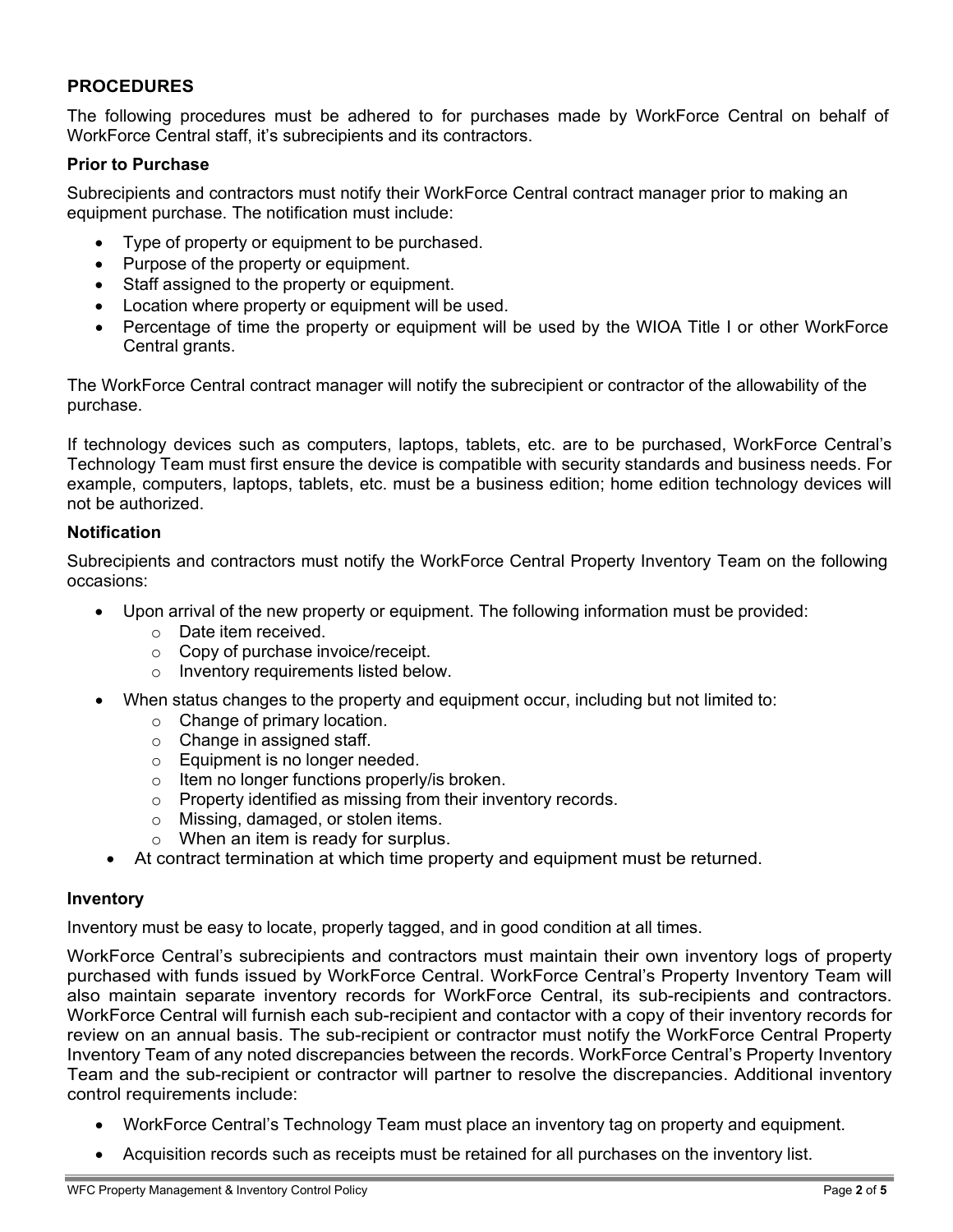- WorkForce Central, its sub-recipients and contractors must maintain inventory records that include, at a minimum, the following information as prescribed in 2 CFR 200.313(d)(1):
	-
	-
	- $\circ$  Serial number<br>  $\circ$  Source of funding. including FAIN  $\circ$  Use and condition  $\circ$  Source of funding, including FAIN  $\circ$  Title holder
	-
	-
	- $\circ$  Cost of property
- **Sample [Inventory](https://workforce-central.org/wp-content/uploads/2022/02/inventory-list_updated.xlsx) Log**
- o Description of property o Percentage of Federal funds
	-
	-
	-
- o Title holder on the solution of the Solisposition date<br>  $\circ$  Acquisition date on the Sale price, if app  $\circ$  Sale price, if applicable<br> $\circ$  Tag number
	-

## **Risk Assessment for Items at Particular Risk or Vulnerable to Loss**

As required in WA State Office of Financial Management (OFM) Chapter 30.40.20, the WorkForce Central Property Inventory Team will conduct a risk assessment (both financial and operational) on assets purchased for WorkForce Central, WorkForce Central sub-recipients and WorkForce Central contractors, that are at particular risk or vulnerable to loss. WorkForce Central has identified all equipment with the exception of furniture as being most at risk to loss. The risk assessment will occur simultaneously as the annual physical inventory. Operational risks include risks associated with data security on mobile or portable computing devices that store or have access to state data. See OFM Small and [Attractive](https://www.ofm.wa.gov/sites/default/files/public/legacy/resources/capital_assets/CAsmallattract.pdf) Capital [Asset Risk Assessment Guidelines](https://www.ofm.wa.gov/sites/default/files/public/legacy/resources/capital_assets/CAsmallattract.pdf) for more information.

WorkForce Central's Property Inventory Team will share the documented outcomes of the risk assessments with WorkForce Central Contract Managers and WorkForce Central Compliance Department and the applicable sub-recipients and contractors.

Periodic follow-up risk assessments will occur to determine if the additional controls implemented were effective in managing the identified risk.

#### **Compliance Monitoring**

Compliance monitoring is an ongoing activity facilitated through a partnership with WorkForce Central's Property Inventory Team, Contract Managers, and WorkForce Central's Contract and Compliance Department who collectively ensure WorkForce Central and its sub-recipients and contractors remain in compliance with applicable Uniform Administrative guidance, WA State policies and procedures, and local property management and inventory control policies.

On a minimum annual basis, WorkForce Central will facilitate a formal compliance review of its grant funded sub-recipients' and contractors' property management inventory control measures. The following must be made available upon request by local, state, and federal monitors and auditors, and any other individual authorized to conduct mandated compliance reviews:

- Purchases funded with grants through WorkForce Central.
- Inventory records.
- Evidence of physical annual inventories and outcomes the annual inventories.
- Results of risk assessments.

### **Missing, Damaged, or Stolen Property**

Missing, damaged, or stolen property purchased with grants issued to WorkForce Central on behalf of WorkForce Central staff, it's subrecipients, and its contractors must be reported immediately to the WorkForce Central Property Inventory Team via phone 253-732-1704 and email [support@workforce-central.org.](mailto:support@workforce-central.org) Any loss, damage or theft must be investigated immediately. The following OFM Chapter 30.40.80 guidelines must be adhered to:

- Search for the missing property.
- If the missing property is not found, follow the loss policy at OFM Chapter 70.75:
	- $\circ$  Take action to minimize the loss.
	- o Ensure that investigations are not hampered.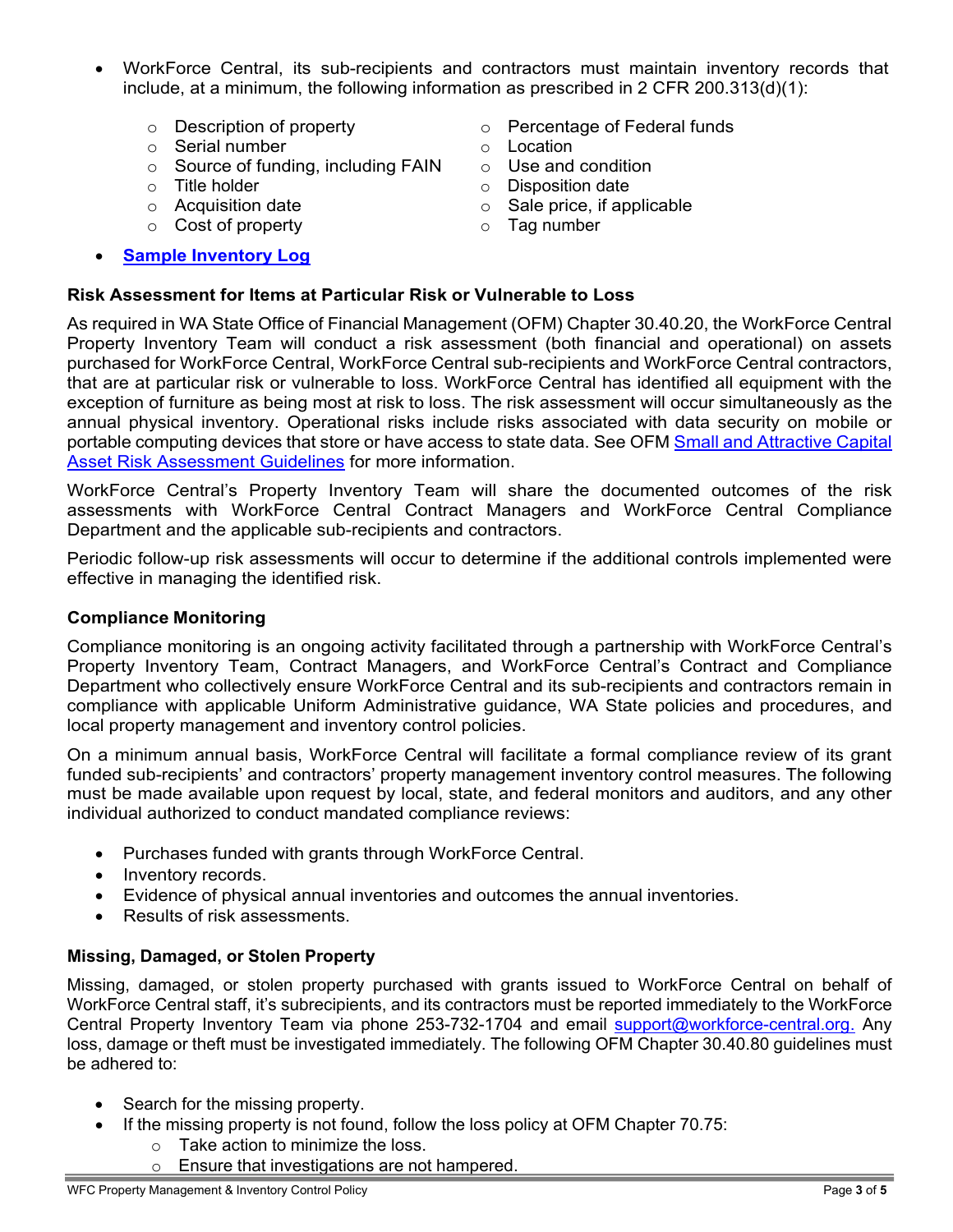- o Ensure that bond claims are not jeopardized, if applicable.
- o Ensure that appropriate personnel actions are taken, if applicable.
- o If appropriate, report the suspected loss to the Department of Enterprise Services Risk Management Office.
- $\circ$  Comply with RCW 43.09.185 and immediately report losses to the office of the State Auditor (SOA).
- $\circ$  If applicable, comply with RCW 43.09.330 and include the SAO and the Office of the General in any loss settlement.
- $\circ$  Remove the lost or stolen property from the agency's inventory and accounting records where applicable.
- $\circ$  Maintain records for losses of inventoriable assets in accordance with approved agency records retention schedules.

# **Property Disposal**

WorkForce Central staff, its sub-recipients, and its contractors must notify the WorkForce Central Property Inventory Team when an item is ready for surplus or to be disposed. WorkForce Central Property Inventory Team will:

- Cleanse the equipment to remove all confidential, sensitive, and personally identifiable information.
- Designate items for surplus.
- Evaluate the condition of the item and assign the condition as obsolete, poor, or scrap.
- Determine method of disposal, including appropriate E-waste recycling options.
- Dispose of the item in compliance with applicable funding regulations, which may include:
	- $\circ$  Offering the item to federally funded sub-recipients or contractors for which the items was originally purchased.
	- o Offer the item to WorkSource partners.
	- $\circ$  Donate the item to a local non-profit organization.
	- o Sell the item.
- Use procedures to gain highest possible return on sold items.
- Record disposal status in the WorkForce Central inventory system.
- Notify the WorkForce Central Fiscal Department of the disposal of property.
- Retain purchase and disposal records for three (3) years after disposal of property.

# **Establishing Asset's Useful Life and Calculating Depreciation**

WorkForce Central is required to follow the WA State Office of Financial Management (OFM), Section 30.50.10.a Capital Asset Class and Local Code Table Schedule A for capital assets in new condition. For energy efficiency equipment and products, refer to Addendum to Schedule A in Section 30.50.10.b. However, a shorter or longer estimated life may be used depending on factual circumstances, replacement policies, or industry practices. WorkForce Central is responsible for establishing and utilizing an appropriate useful life for assets acquired in less than new condition.

WorkForce Central will calculate depreciation using the straight-line method in the OFM State Administrative and Accounting Manual (SAAM) Section 30.20.70.b. To calculate depreciation using the straight-line method:

Annual Depreciation = Cost – Salvage Value Asset Useful Life

Salvage value is an estimate of the amount that will be realized at the end of the useful life of a depreciable asset.